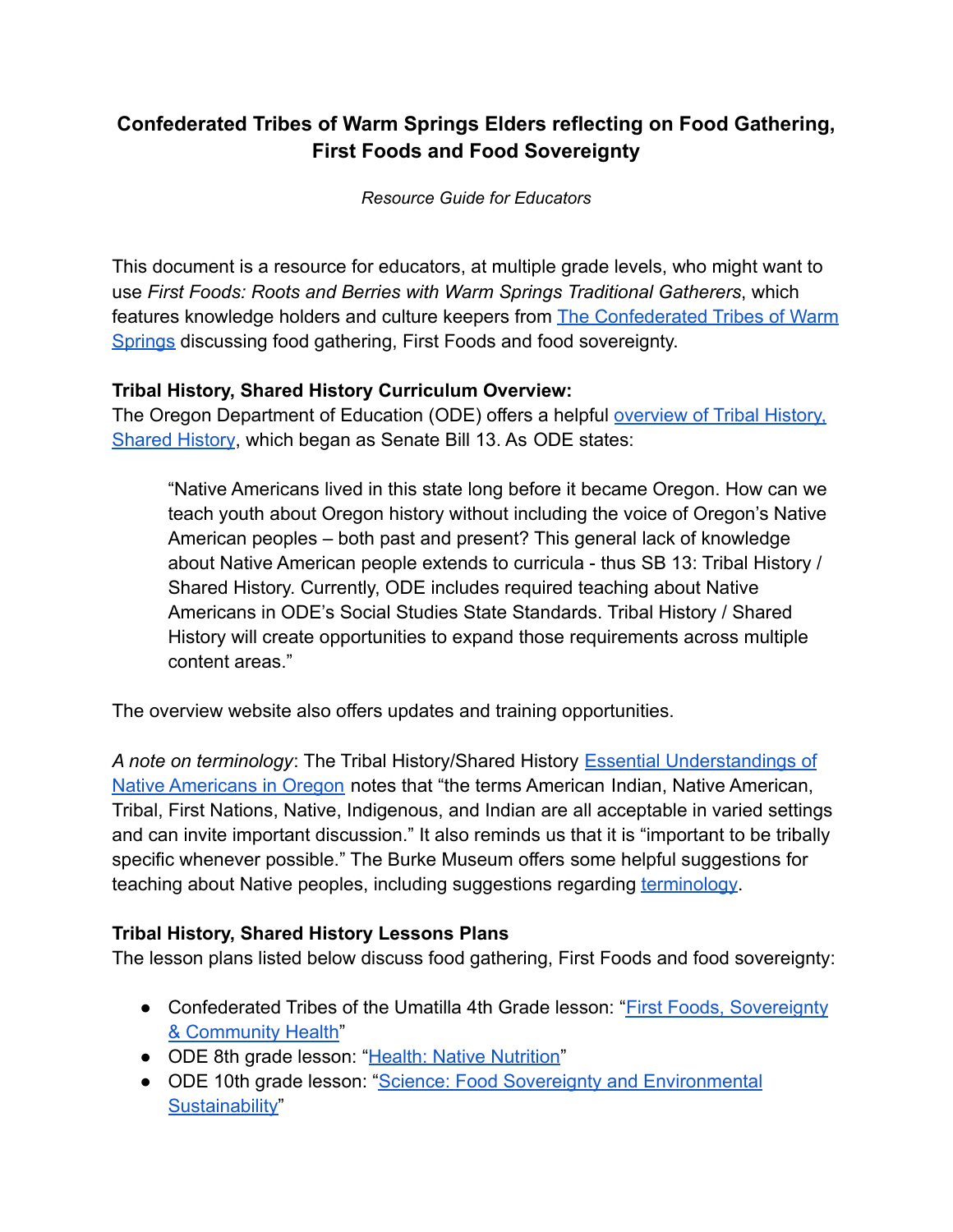● ODE 10th grade lesson: ["Science: Seasonal Rounds and Ecosystems"](https://www.oregon.gov/ode/students-and-family/equity/NativeAmericanEducation/Pages/10th-Grade-Tribal-History-Lesson-Plans.aspx)

### **Guiding Questions:**

*Our goal with these guiding questions is to encourage students to make connections between the material in the film and the Tribal History/Shared History [Essential](https://www.oregon.gov/ode/students-and-family/equity/NativeAmericanEducation/Documents/Essential%20Understandings%20of%20Native%20Americans%20in%20Oregon%20June%202020.pdf) [Understandings of Native Americans in Oregon.](https://www.oregon.gov/ode/students-and-family/equity/NativeAmericanEducation/Documents/Essential%20Understandings%20of%20Native%20Americans%20in%20Oregon%20June%202020.pdf) We encourage you to adjust these questions to fit your grade level and students. As a part of the discussion, it may be helpful to review the Essential Understanding with your students. We also encourage you to refer to Essential Understandings frequently and to ground your lessons in them.*

- **Essential Understanding 7: Language**
	- 1. The film begins with Radine "Deanie" Johnson singing, and later you hear Valerie Switzler introduce herself in the Kiksht language. What are some of the reasons that it is significant for members of the Confederated Tribes of Warm Springs to sing and speak in Native languages, such as Kiksht?
- **Essential Understanding 5: Identity.** As this Essential Understanding reminds us, "Identity defines one's understanding of who he or she is. Native American identities are alive, vibrant, and diverse. There is no singular Native American identity."
	- 1. Radine Johnson reflects on the ways that she expresses her Wasq'u identity through food gathering. How does she do this?
	- 2. Why is it important to keep in mind that "there is no singular Native American identity"? How can this idea shape the way we talk about groups of people and identities?
	- 3. What does it mean for identities to be "alive, vibrant, and diverse"? How does this relate to your identity and how you understand yourself?
- **Essential Understanding 2: Sovereignty**. The Essential Understanding reminds us that "Regardless of federal policy, sovereignty is inherent to tribes. The act of being a sovereign is the right to live a life according to traditions and it can be impacted by federal recognition but is not defined by it."
	- 1. What are examples of tribes exercising their sovereignty? In what ways is food gathering an expression of sovereignty?
	- 2. The presence of foods to gather is also linked to land management? How are tribes expressing sovereignty through land management?
	- 3. As defined by the "trust doctrine," the "federal government owes obligations to tribes and has a responsibility to fulfill its commitments established through treaties and provisions of the U.S. Constitution." How